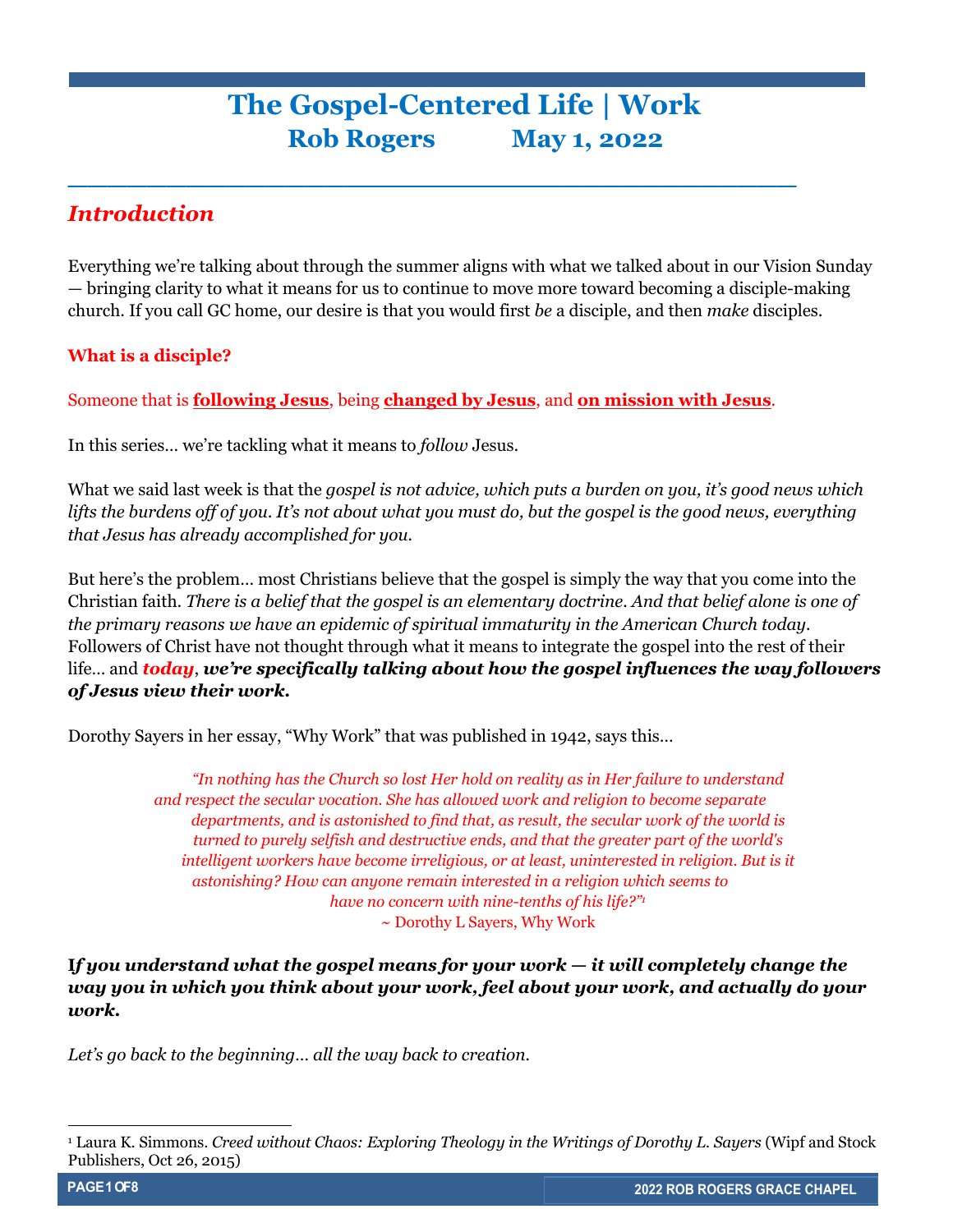#### **Genesis 1:26-28**

Then God said, "Let us make man in our image, after our likeness. And let them have **dominion** over the fish of the sea and over the birds of the heavens and over the livestock and over all the earth and over every creeping thing that creeps on the earth." **<sup>27</sup>** So God created man in His own image, in the image of God He created him; male and female He created them. **<sup>28</sup>** And God blessed them. And God said to them, "Be fruitful and multiply and fill the earth and **subdue it**…

#### **Genesis 2:7-9,15**

…then the LORD God formed the man of dust from the ground and breathed into his nostrils the breath of life, and the man became a living creature. **<sup>8</sup>**And the LORD God planted a garden in Eden, in the east, and there He put the man whom He had formed. **<sup>9</sup>**And out of the ground the LORD God made to spring up every tree that is pleasant to the sight and good for food. The tree of life was in the midst of the garden, and the tree of the knowledge of good and evil. **<sup>15</sup>** The Lord God took the man and put him in the garden of Eden to **work it and keep it**.

### **MADE TO WORK HOW TO WORK WHY WE WORK**

**\_\_\_\_\_\_\_\_\_\_\_\_\_\_\_\_\_\_\_\_\_\_\_\_\_\_\_\_\_\_\_\_\_\_\_\_\_\_\_\_**

# **MADE TO WORK**

Throughout history, there have many different creation accounts — but not one of them has the perspective of work that Christianity gives us.

There's a famous Babylonian creation account where there's a battle of all the gods. Marduk is the victorious one and creates the world for all the gods to live in. They start complaining about how much work it's going to take in order to maintain everything. Marduk comes up with a solution and tells all the other gods, *"I'm going to create a primitive being called man, they will do all the work for us so that the gods can rest."*

And in most eastern creation accounts, the view of work is that its bad, and too lowly and menial for the gods.

In the Greek and Roman accounts, Zeus gives Pandora a box and says, "Whatever you do, don't open this box." And what does she do? What comes out? Death, disease, decay, and what else? WORK!

*But what we see in the biblical creation account is that God works… steps back and takes joy and satisfaction in what He created! God gets His hands dirty, and forms man out of the soil.* 

There are Christians who believe work is a result of the Fall, of sin entering into the world. But what we see in the beginning is that God is working with His hands, and then He puts us in the garden and says, work the land, make it better, and maintain it — tend to it, care for it, grow it.

**Work is not a punishment! Work is put in paradise!** The garden of Eden. Paradise. You've got Adam and Eve, so you have companionship, relationship, intimacy. You have great food. Beautiful things for the eye to look at. You have food, and you have beauty. They walk with God in the cool of the day. You have friendship, you have all these incredible things — *and* you have work. Work is put in paradise.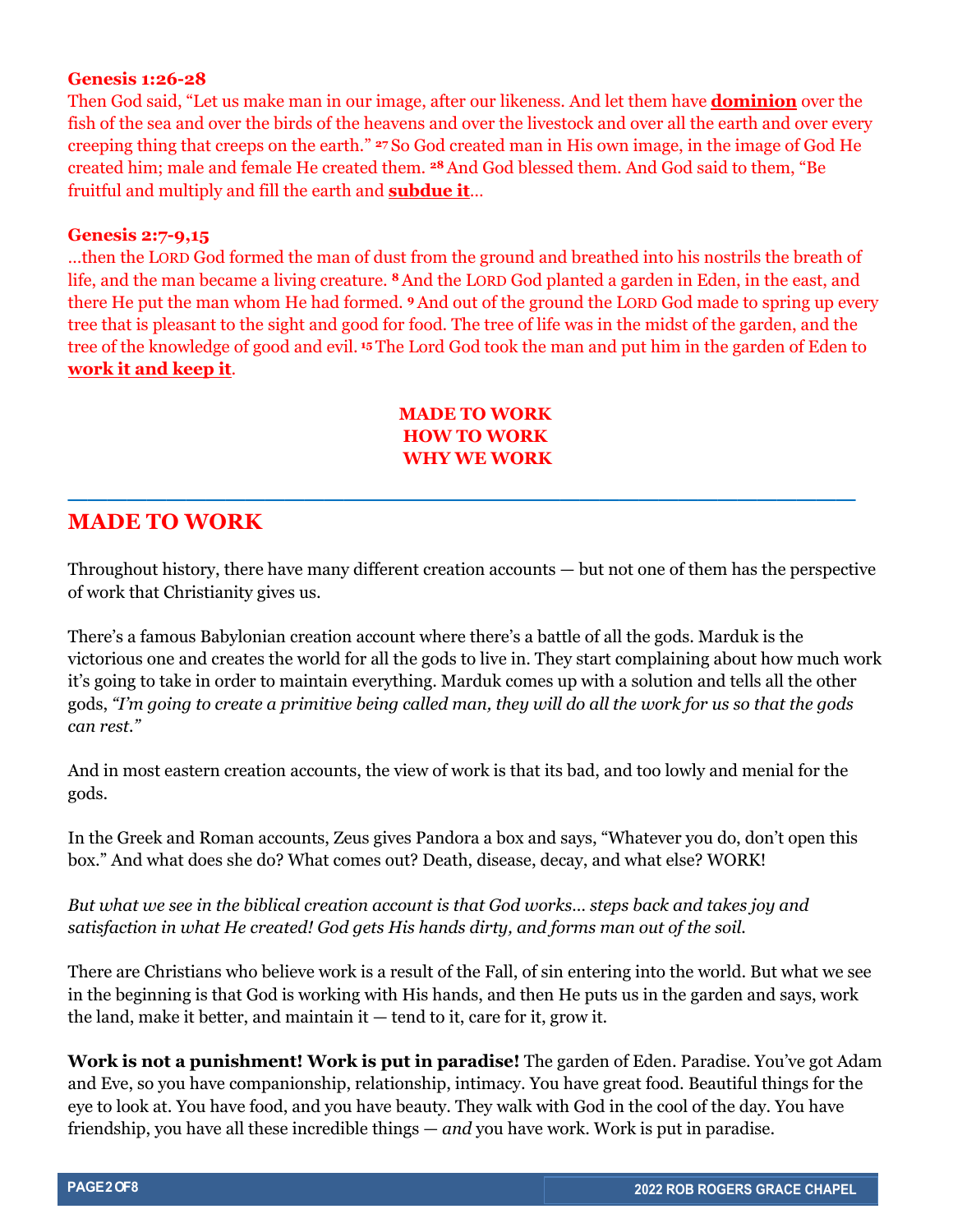#### *And not just intellectual work. Not just philosophy. Manual labor.*

See, what God does here is in the very beginning of the human story, He elevates what we in modern culture call menial work. Down in the ditch, kind of work. There is a type of work, that when you see it and think about it… there's some part of you that says, "That's below me." I don't do that kind of work. *But what God is telling us is that ALL WORK has inherent dignity and meaning*… (apart from work that is inherently sinful). Just to be clear, being a drug dealer is not a calling from God.

The gospel tells us of the love of a God whose Son came down not (as the Greeks would expect him to come) as a philosopher or (as the Romans would expect him to come) as a noble statesman or (as the Jews wanted him to come) as a great general. *He came as a carpenter!* 

What that means is that if you're a ditch digger, or a homemaker, or a lawyer, a salesman, or a CFO, or a janitor, no matter what your vocation is, that work is a calling.

*Now, that begs the question, if that's true, if our work, whatever that work is, is a calling — how should we do our work?* 

**\_\_\_\_\_\_\_\_\_\_\_\_\_\_\_\_\_\_\_\_\_\_\_\_\_\_\_\_\_\_\_\_\_\_\_\_\_\_\_\_**

# **HOW WE WORK**

*Some of you in this room were, and maybe still are terrified that I'm going to tell you that you need to go back to your job tomorrow and just start evangelizing everyone all the time!*

## **How should a Christian airline pilot do his job? What does he need to do?**  *Land the plane!*  **How should a Christian CFO do his work?**  *Manage the money!*  **How should a Christian plumber do his work?**  *Plumb the pipes.*

*One of the things that is an unfortunate view within Christian circles is that everyone that can, should go into vocational ministry… and I actually think it's the opposite. What the world needs is Christians doing great work out in the world!* 

#### **1 Thessalonians 4:10-12**

But we urge you, brothers, to do this more and more, **<sup>11</sup>** and to aspire to **live quietly**, and to **mind your <u>own affairs</u>**, and to **work with your hands**, as we instructed you, <sup>12</sup> so that you may **walk properly before outsiders** and be dependent on no one.

He's saying… everybody, be quiet, mind your own business, and get to work. Now, Paul was addressing gossipers and busybodies in the church. The "why" behind the command to get to work is, "So that you may walk properly before outsiders." It literally means that you might win their respect.

If you're constantly sharing Jesus with people in your workplace, but you're terrible at your job you need to stop talking about Jesus and get better at your job. Because truthfully, every day you're giving your coworkers reasons NOT to listen to you or follow your Jesus.

But, if you're GREAT at your job. It's been referred to as the ministry of competence.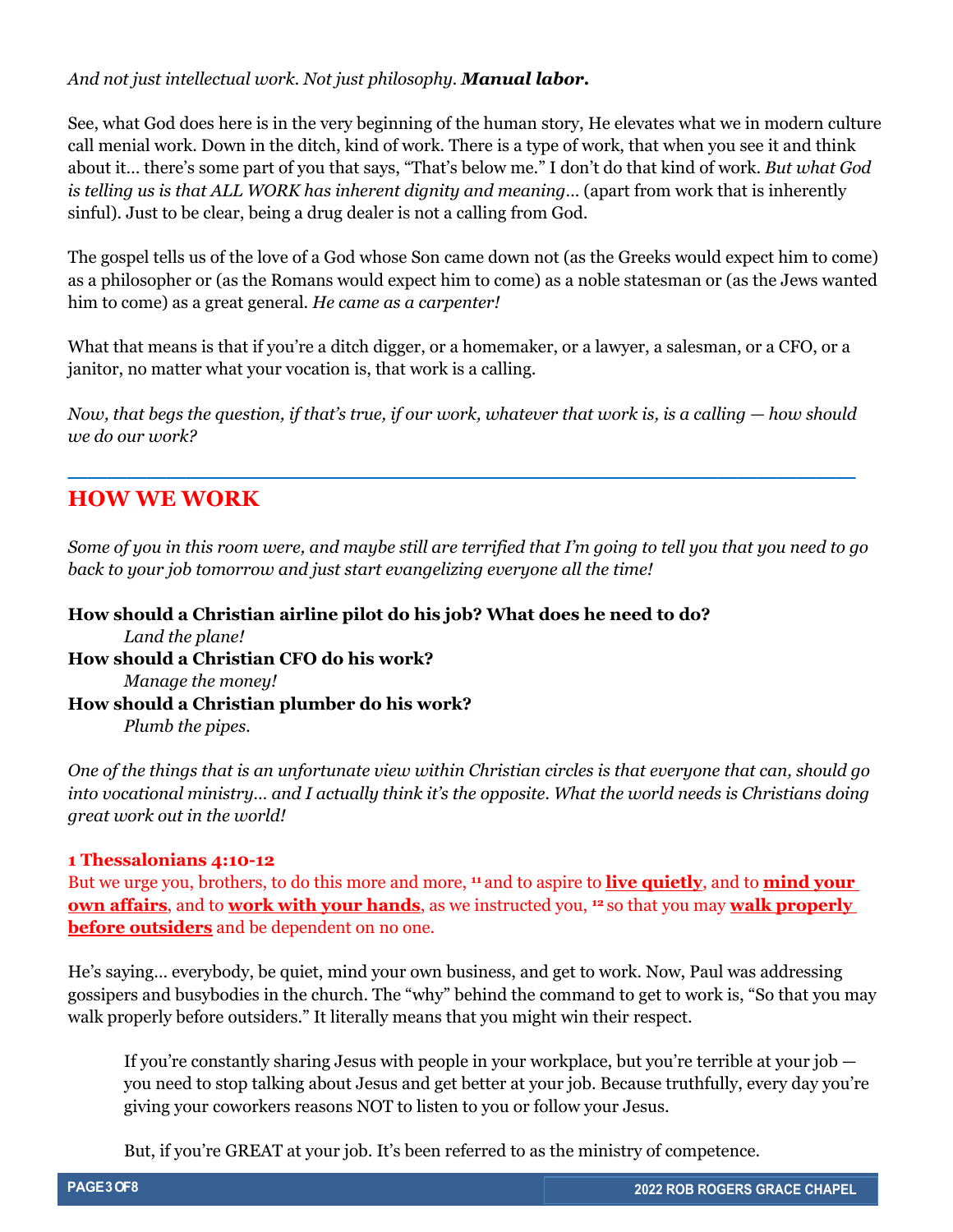If you love Jesus but you're incompetent at your job, then you're not really loving Jesus. Or maybe you just need to find a different job…

Three things to help you narrow your focus as you're trying to determine what vocation God might be calling you into…

# **Look in | Look out | Look up**

- 1. **Look in** how am I wired, gifted, what do I enjoy doing?
- 2. **Look out** What needs are out there? How can I help or benefit someone else? Because believe it or not, your work was never meant to be about you. It's not about you. That's part of the reason why we're not satisfied in the work we do because we've made it about us… but it was never intended to be about us. It's for and about others.
- 3. **Look up** Is there a sense of mission in what I'm doing? Do I see God at work? Do I have a sense of God's pleasure in my work?

# **WHY WE WORK**

*Now, I know that no matter how much you love your job, no matter how great your job is, or how perfectly aligned your job is with your wiring, and meeting needs of others, and on mission it is… there will be seasons where the pressures, the stress, the weight of your work can be so frustrating and aggravating and exhausting, or your coworkers are just getting on your nerves… or your boss is treating you unfairly.* 

**\_\_\_\_\_\_\_\_\_\_\_\_\_\_\_\_\_\_\_\_\_\_\_\_\_\_\_\_\_\_\_\_\_\_\_\_\_\_\_\_**

So don't think I'm saying that if you find your right vocation it's going to be perfect, and you'll live happily ever after.

## **But in our passage, we're given a way to have a joy and a freedom in your work —** *that can only come to you through the beauty and the power of the gospel.*

- **1.** Years ago... after winning his third super bowl, Tom Brady with all his success, power, fame, wealth... and he basically says, *"It's all empty! I thought this would fill me, but it's empty. There's got to be more than this... and I don't know what the answer is." <sup>2</sup>*
- **2.** Madonna in Vogue magazine years ago in an interview said, *"Every time I accomplish something, I feel like a special human being, but after a little while, I feel mediocre and uninteresting again. I find I have to get myself past this again and again. My drive in life is from the horrible fear of being mediocre. I have to prove I'm somebody."<sup>3</sup>*
- **3.** In the movie, *Chariots of Fire*, Harold Abrahams, who runs the 100-yard dash in the Olympics says, "I only have 10 seconds to justify my existence."<sup>4</sup>

<sup>2</sup> Smokie Norful. *Take the Lid Off: Trust God, Release the Pressure, and Find the Life He Wants for You* (Thomas Nelson, Sep 5, 2017) p 174

<sup>3</sup> Madonna, *Vogue Magazine, interview, June 16, 2020*

<sup>4</sup> *Chariots of Fire*, British historical sports drama film, Produced by Allied Stars, Ltd, 1981.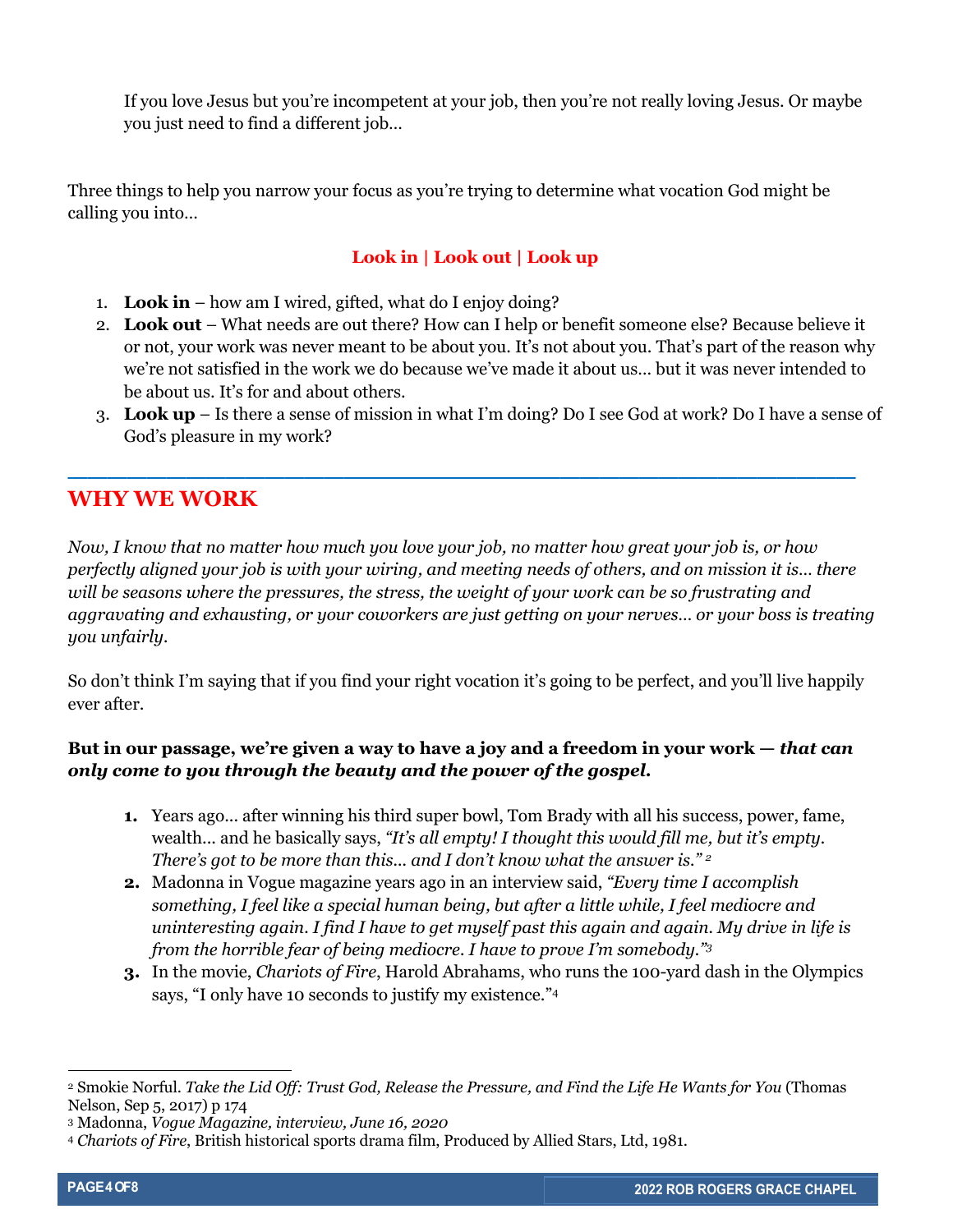Each person is saying, in different ways, "I'm doing my work for *me*. I need something from it. I need to know that I'm somebody. I need to know that I matter. That I have an identity. That I'm worth something. *In other words, my work is about ME!*"

And if we're honest, not one person in this room approaches their work with purely selfless motivation. Not one of us. But some of us, and this is our danger — the primary reason why we're working so hard, or neglecting our families, or sacrificing our health for our work is **because we're trying to prove that we're somebody! That we have value. That we're worth something.**

But look at what God does in the creation account…

#### **Genesis 2:2-3**

Thus the heavens and the earth were finished, and all the host of them. **<sup>2</sup>**And on the seventh day God finished His work that He had done, and **He rested** on the seventh day from all His work that He had done. **<sup>3</sup>**So God blessed the seventh day and made it holy…

*Why did God rest?* Was He tired? All that created just got Him all tuckered out?

**NO… God neither slumbers nor sleeps… He's not in need of rest.** *But God knows that people learn best through modeling. Seeing it.* God is going to extreme lengths to let us know that if we're going to be able to approach our work with a level of healthy motivation and perspective, we have to be able to turn the work switch off. *We have to rest.* 

### **God set apart the Sabbath, which means it's** *for us***. If you're going to learn how to work the way God intended**  *you have to learn how to rest.*

But it's not enough to just stop working.

It's not enough to simply put it down.

### *You need a deep inner satisfaction, and deep inner rest.*

See, many of us when we finish work for the day... I've noticed this in myself at times... there is a restlessness, an anxious need to push or to make sure I'm not failing, or disappointing someone... *but that inner lack of rest is an indicator that I'm not resting well.*

### **The Sabbath is an intentional weekly reminder that we are more than what we DO!**

**We're** *not* **human DOINGS! We're human BEINGS! And the Sabbath is a weekly reminder from God of who we are.** 

#### **Hebrews 4:9-10**

So then, there remains a Sabbath rest for the people of God, **<sup>10</sup>** for whoever has entered God's rest has also rested from his works as God did from his.

- There is rest available to us
- It is a rest from work, but it's not just rest from work.
- It's rest from *self-justifying work*.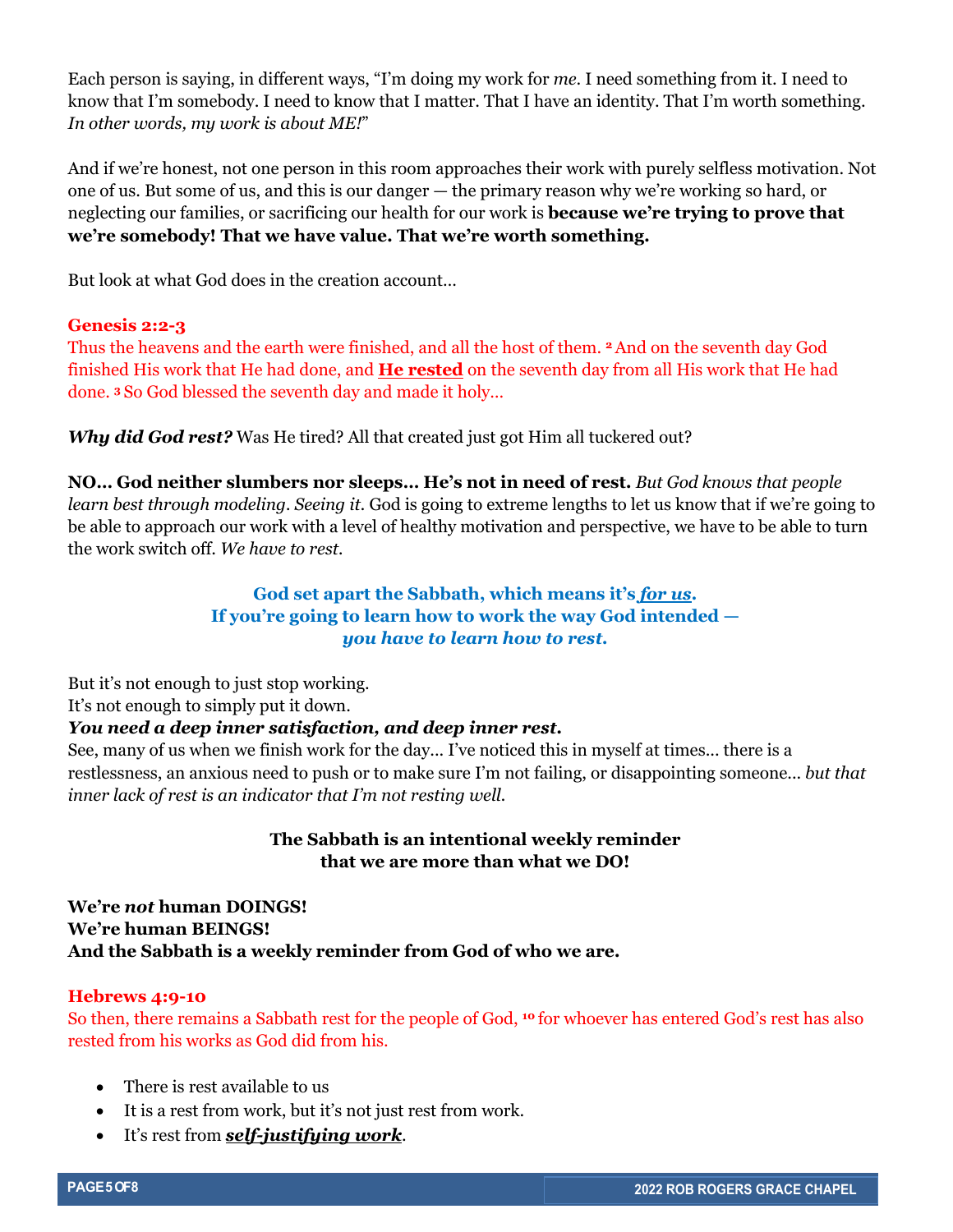• *It's rest from the fear* that we'll never be good enough, that we'll never have approval, or belonging, or acceptance

The Pharisees followed the Hebrew Law — they were well behaved, religious, they repented of their sins, the wrong things they did — but Jesus still had harsh words for them. Why? If you just repent of the bad things you do, *without repenting of the selfish motives you have for doing the good things that you do* — you only have a piece of the puzzle.

Why was Jesus so hard on the religious people? Because they *built an identity for themselves on religious adherence that was strictly motivated by selfishness* and their need for self-justification. They didn't love God. They loved themselves. And Jesus knew it.

> **Could it be that your spiritual maturity is not determined by how hard you work but by how well you rest in the finished work of Jesus Christ**?

See, again… **the gospel lifts the burdens off**. The beauty of what Jesus has done is that not only is there a *rest that we get to enter here* and now through believing the gospel... but there is the *hope of a future rest* that we will enter into... the new heavens, the new earth, the true Promised Land.

#### **This is how the gospel changes the way you approach your work.**

- It changes the way you view your work.
- It changes the reasons you have for your work.
- It's not about earning a salary or an obtaining an identity.
- It's about fulfilling a calling given to you by God to bring glory to His name in all you do
- Not because you're earning something from God
- But because God has already given you everything you need in the person of Jesus Christ.

#### **The gospel restructures your motivation for why you're doing your job**

- because it's no longer about you!!
- It's about learning how God has gifted and wired you
- and linked that up with what needs are out there in the world
- because **all work has inherent dignity**
- **and all inherently good work is a calling from God.**

*So what do we do? How do we grow in this? How do we get this ingrained in us? How do I apply this? How does* the gospel work its way out in my work?

#### *Here's how — Take a day off*

**Observe the Sabbath. Take one 24-hour period and do not do any work. Don't work. Don't think about work. Don't worry about work. Don't plan your work. Turn that switch off.**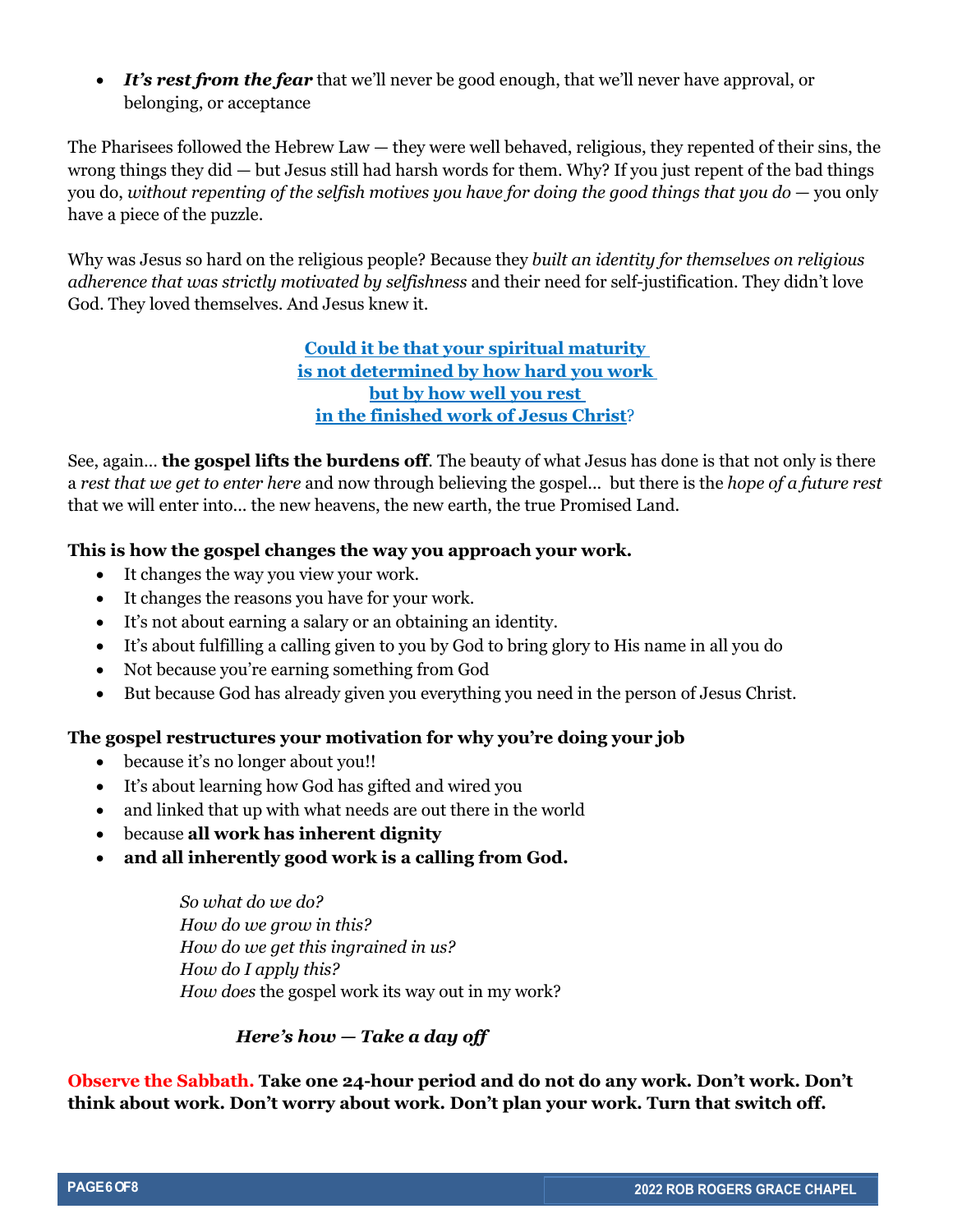**OBJECTION:** And even saying that some of you are going… *but Rob, that's irresponsible, that's bad stewardship… that's laziness… that's negligent and careless…* 

• *If that's your reaction to God's invitation to rest from your work, then what the Holy Spirit is exposing right now is your lack of trust in God as your provider.* 

### **Observing The Sabbath does two primary things in us… it** *exposes* **and it** *expands***.**

- **1. It exposes our lack of trust in God.**
- **2. It makes room for God to work in us.**

*If you do this…* 

- **1.** It reminds you that you are not needed to make the world go round.
- **2.** It reminds you that you're not just a cog in a wheel.
- **3.** It reminds you that you are more than what you do.
- **4.** There will be moments when you have no other choice BUT to **remain dependent on God to provide for you what you could produce but choose not to.**
- **5.** But ultimately it's a reminder that Jesus Christ took upon himself the brokenness of the human condition, all of our restless efforts at self-justification, and freed us from anxiety-ridden efforts to make a name for ourselves.

Jesus Christ, when He carried the sin of the world on His shoulders, the Father gave him silence and rejection, but now gives us unconditional acceptance.

What that means is that you're now free from the NEED to prove yourself. Or earn an identity.

It doesn't mean that what you do doesn't matter — *but it means that who God says you are matters infinitely more.*

*If you allow that to sink in, you will have the ability to work FROM the deep inner rest that only the gospel can give you.* 

**\_\_\_\_\_\_\_\_\_\_\_\_\_\_\_\_\_\_\_\_\_\_\_\_\_\_\_\_\_\_\_\_\_\_\_\_\_\_\_\_**

# **Discussion Questions**

- 1. In your personal experience, have work and religion become separate departments in the world? Example? How has that affected your ability to share the gospel?
- 2. Had you ever considered that "work" was a positive part of Paradise, and not just a negative result of the Fall? Does that change your overall view of "work"?
- 3. How do Christians win the respect of others in the workplace? How would you define the "ministry of competence"?
- 4. What are ways to determine what vocation God might be calling you into?
- 5. Why did God rest on the seventh day from all His work? What does that physically mean for us/you as an individual?
- 6. Discuss: "Could it be that your spiritual maturity is not determined by how hard you work — but by how well you rest in the finished work of Jesus Christ?"